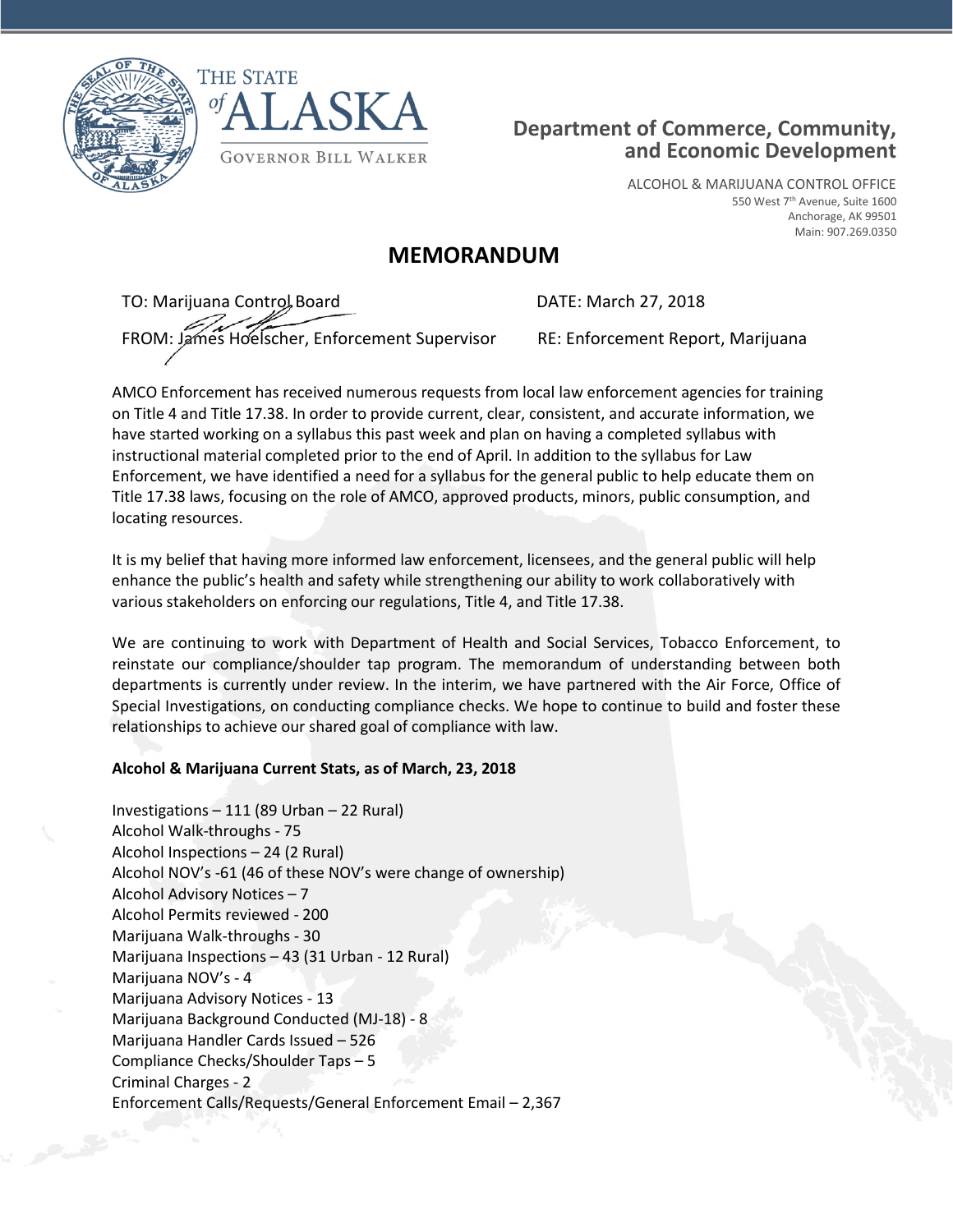



### **Suggested legislative requests for amendments to AS 17.38:**

## **Indemnification for Marijuana Purchases by persons under the age of 21 for the purpose of compliance checks and shoulder taps.**

Title 4 allows for persons under the age of 21 to assist in the enforcement of alcohol with indemnification:

 AS 04.16.049(f) Access of persons under the age of 21 to licensed premises *A person under 21 years of age does not violate this section if the person enters or remains on premises licensed under this title at the request of a peace officer, if the peace officer accompanies, supervises, or otherwise observes the person's entry or remaining on premises, and the purpose for the entry or remaining on premises is to assist in the enforcement of this section.*

## **AS 17.38.070. Lawful operation of marijuana-related facilities and 3 AAC 306.750. Transportation**

Enforcement has recently received numerous questions regarding transport and transfer of marijuana and marijuana products. The Statute clearly defines how marijuana and marijuana product are to be delivered and received from each respective license type.

The new transport regulation made it so a licensee, an agent, or an employee can transport marijuana or marijuana product to a licensed establishment. While this may have simplified things, it has caused some confusion regarding transport of marijuana and/or marijuana product because a large number of licensees assumed that this gave *carte blanche* on transports and reasons for transports with disregard or ignorance or the statute and of their own license type permissions and restrictions. Another issue is that the old transport regulation allowed for transfers/transports between retail license holders but this permission is absent the statute and is not allowed in our current regulations.

I am seeking clarification on two specific areas:

- "Backflow" transports What reason(s), if any, would be allowed for a retailer or product manufacturer to return product to a cultivator? Request guidelines on what would be allowed for "backflow" between licensees and customers returning marijuana or marijuana product back to retailer.
	- $\circ$  We have received requests, ranging from product not selling out after an extended amount of time, to mold, and to quality of marijuana or marijuana product.
- Can a retailer transfer to another retailer? *Requesting boards interpretation and for the board to request the Legislature for an amendment to AS 17.38.070(a)*

*\*\*See attached Chart*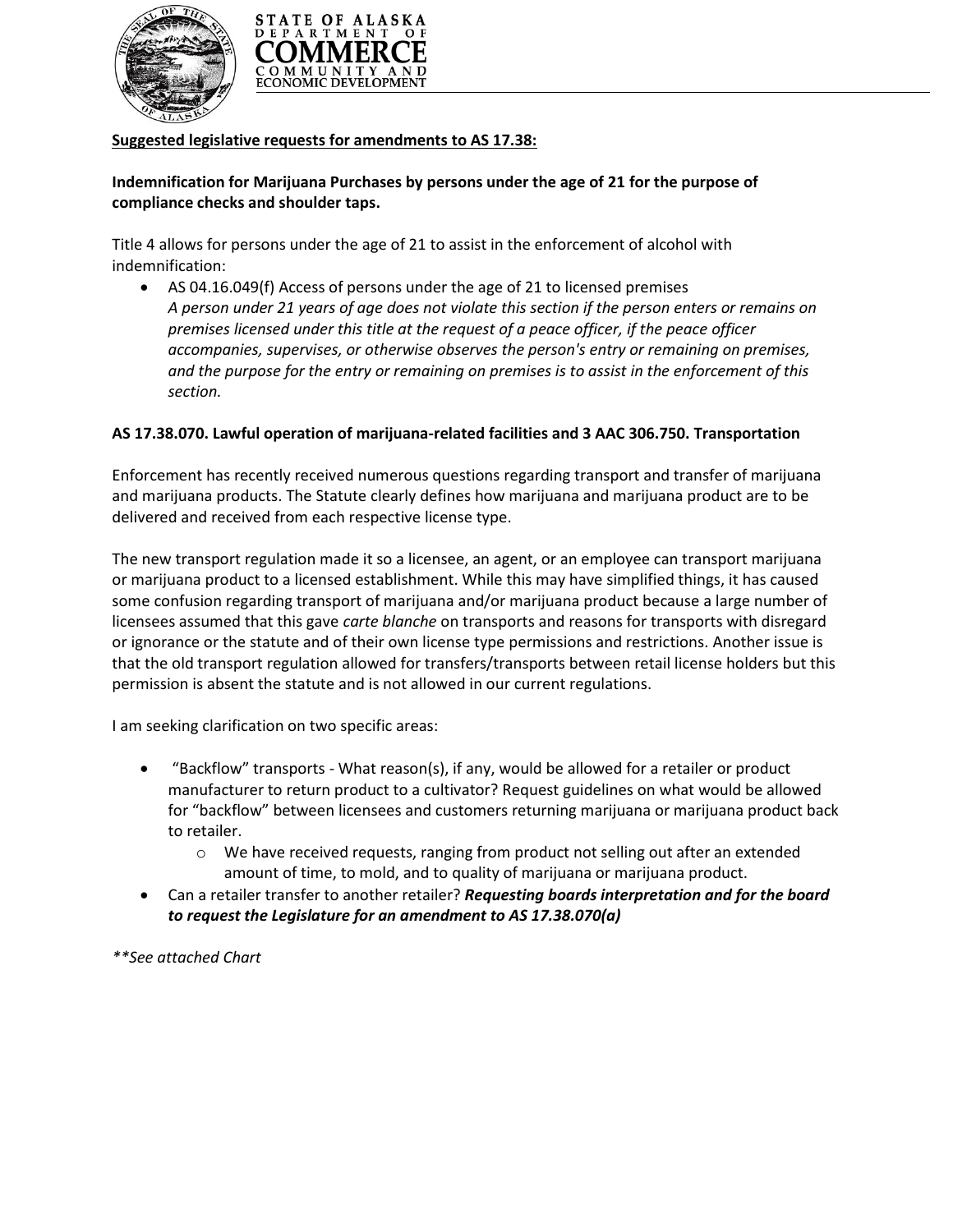



### **Proposed Regulations Projects:**

#### **3 AAC 306.460(a). Samples**

- (a) A marijuana cultivation facility may provide a free sample of marijuana to a retail marijuana store if *packaged in a sample jar containing not more than three and one-half grams of marijuana and protected by a plastic or metal mesh screen to allow customers to smell the product before purchase.*
- This section appears to be in the wrong area, as it should apply to article 3 (retailers) and it is only located in article 4 (cultivation), unless "customers" references another licensee who would be purchasing the marijuana. I recommend a regulation change to put sample jar requirements in the retail store regulations in article 3 to cover security as well as types of jars permitted.

#### **3AAC 306.555(d)(1) Production of marijuana concentrate**

- Cultivators are producing kief Kief is defined as a concentrate and production of concentrate is prohibited by cultivators.
- The last direction from the board says that it is ok to do that if it happens "naturally," the cultivators are not purposely separating kief, and it is tested separately for potency. Without any regulatory language exempting this, the direction given is in contradiction with current regulation.